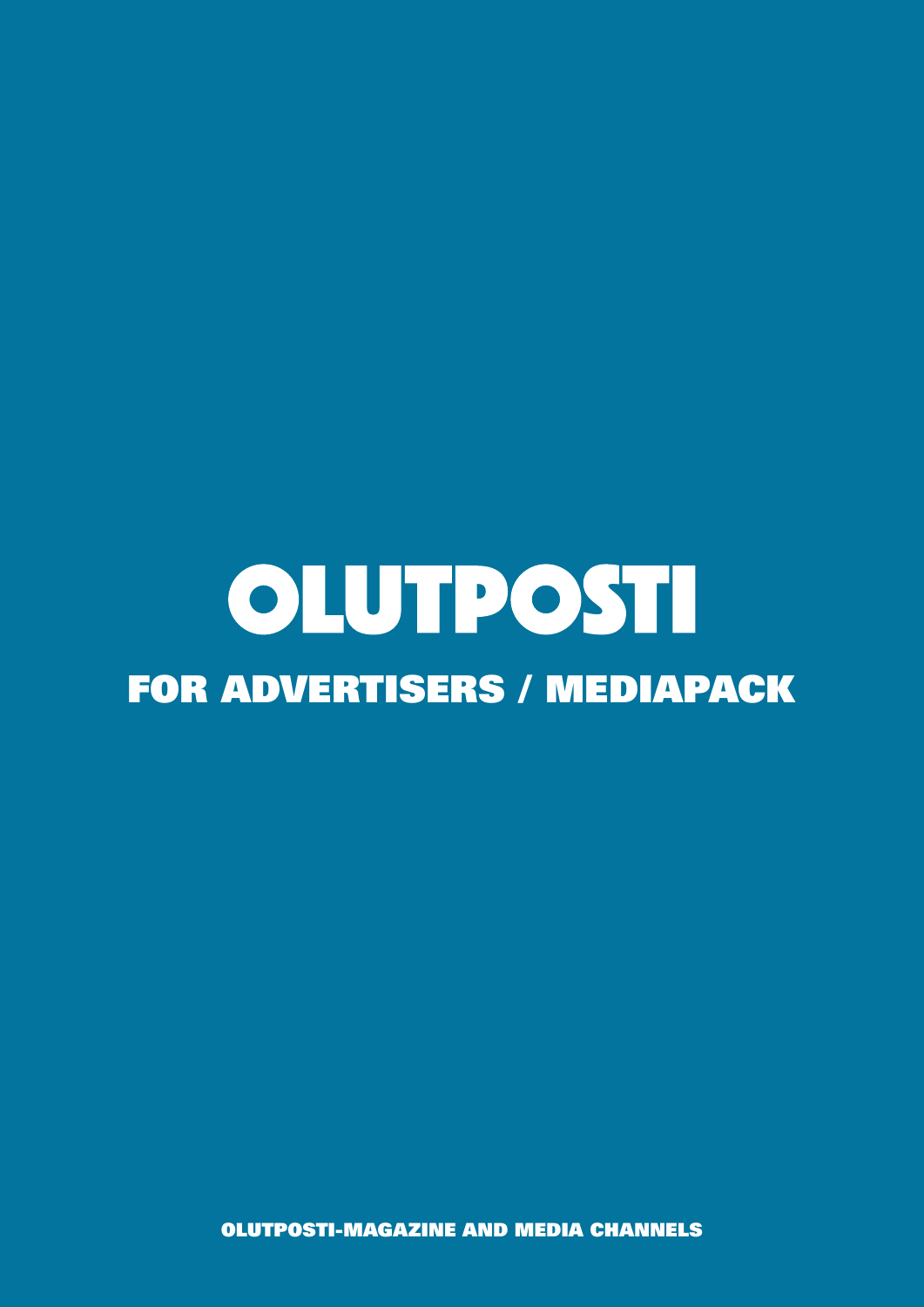# OLUTPOSTI-MAGAZINE AND MEDIA CHANNELS

### Olutposti is the biggest and the comfiest publication concentrating on beer- and cider culture. Our editorial staff consists of top writers and influential professionals of the trade.

**In our printed magazine as well as our other medias such as Olutposti.fi website, Olutposti Facebook and Instagram pages, Finland's Beer Society's FB, Pienpanimot FB group, we produce content that reaches a wide range of audiences from enthusiasts to professionals. For us, stories are just as important as people reading them. In Olutposti we report the latest news and follow the latest trends not forgetting the classics and history behind them. Out "Product news -section keeps our readers up to date with what's new for purchase.**

**Olutposti is a concept among beer enthusiasts and professionals. The magazine can be subscribed or purchased from Lehtipiste. It can also be read as an e-magazine via Lehtiluukku. The e-magazine has hyperlinks attached to advertisements leading the reader staright to advertisers web address of choice.**

**The printed Olutposti-magazine is being distributed to all the major beerfestivals in Finland and given off for free during the happenings. Every member of Finland's Beer Society get's their copy with the membership as well as our +100 partnership restaurants and breweryshops. All the desicion makers of the drink industry and HoReCa -sector, retailers and bloggers read Olutposti.**

**Olutposti-magazine reaches approximately 55 000 to 60 000 people (subscribers, single copy buyers and festival attenders) per issue depending of the season. Olutposti-magazine is published 4 times each year.**

**Through Olutposti Media's other channels we reach approximately 3000 people daily. Our posts in social media reach 70 000-90 000 reads every week. Naturally we run our own YouTubechannel and a popular Twitter account. Olutposti Media's social media networks are great platforms for advertising. Ads can be easily targeted to groups of your choice with little cost.**

**In our mediapack we present several options that have been found effective for advertisers. All campaigns can also be tailored to your specific needs.**

**Let's make beer culture flourish, together.**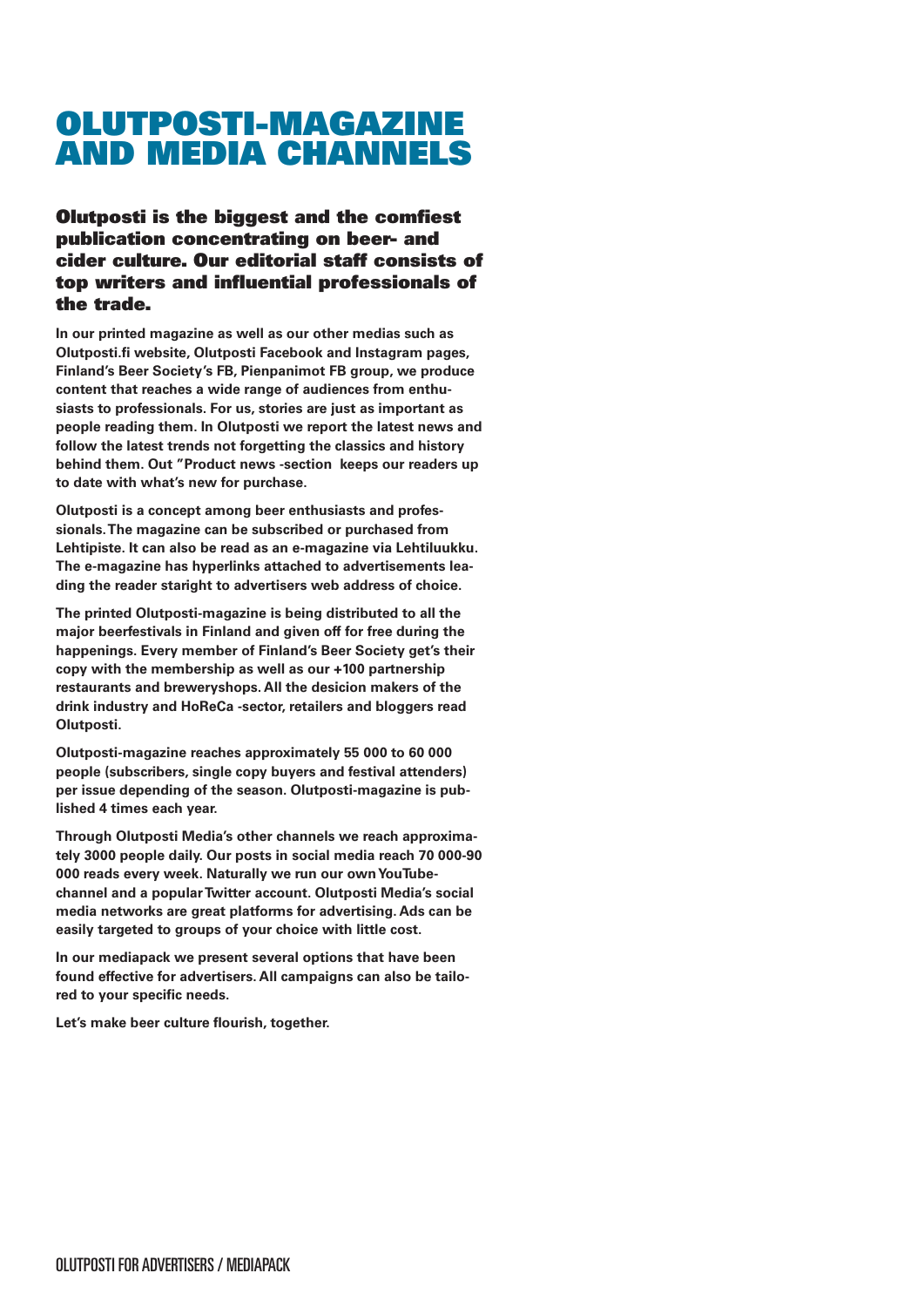# ADVERTISEMENT SIZES AND PRICELIST

### PRINTED OLUTPOSTI-MAGAZINE AND E-MAGAZINE

| <b>Ad size</b>    | <b>Price</b> | Whole year, 4 ads, price per ad. | <b>Measurements in millimetres</b>              |
|-------------------|--------------|----------------------------------|-------------------------------------------------|
| $1/1$ page        | 1780         | 1460                             | 215 x 275 mm + 5mm bleed                        |
| $1/2$ page        | 1050         | 860                              | Portrait 195 x 120 mm, landsc. 100 x 275 mm+5mm |
| $1/3$ page        | 960          | 760                              | $195 \times 75$ mm                              |
| $1/4$ page        | 780          | 680                              | Portrait 195 x 55 mm, landscape 100 x 120 mm    |
| $1/6$ page        | 480          | 380                              | $100 \times 75$ mm                              |
| <b>Footer</b>     | 280          | 260                              | 195 x 26 mm                                     |
| Cover page 2      | 2150         | 1850                             | $215 \times 275$ mm + 5 mm bleed                |
| <b>Back cover</b> | 2050         | 1750                             | 215 x 275 mm + 5 mm bleed                       |
| <b>Spread</b>     | 2850         | 2650                             | 430 x 275 mm + 5 mm bleed                       |

**Caution! The upper area of the back cover is where the subscriber's address is printed. A 3cm high area must be left empty for the address.** 

### RECOMMENDATIONS

| 1/1 page advertorial (article with commercial content with 1-2 pictures)             | <b>Price</b> |
|--------------------------------------------------------------------------------------|--------------|
| Published in the printed magazine, e-magazine, Olutposti-website and Facebook   1740 |              |
| <b>Published in Olutposti website and Facebook</b>                                   | 980          |
| Production and wririting of the advertorial (optional)                               | 450          |









1/2 page landscape and portrait 1/3 page landscape

1/6 page









OLUTPOSTI FOR ADVERTISERS / MEDIAPACK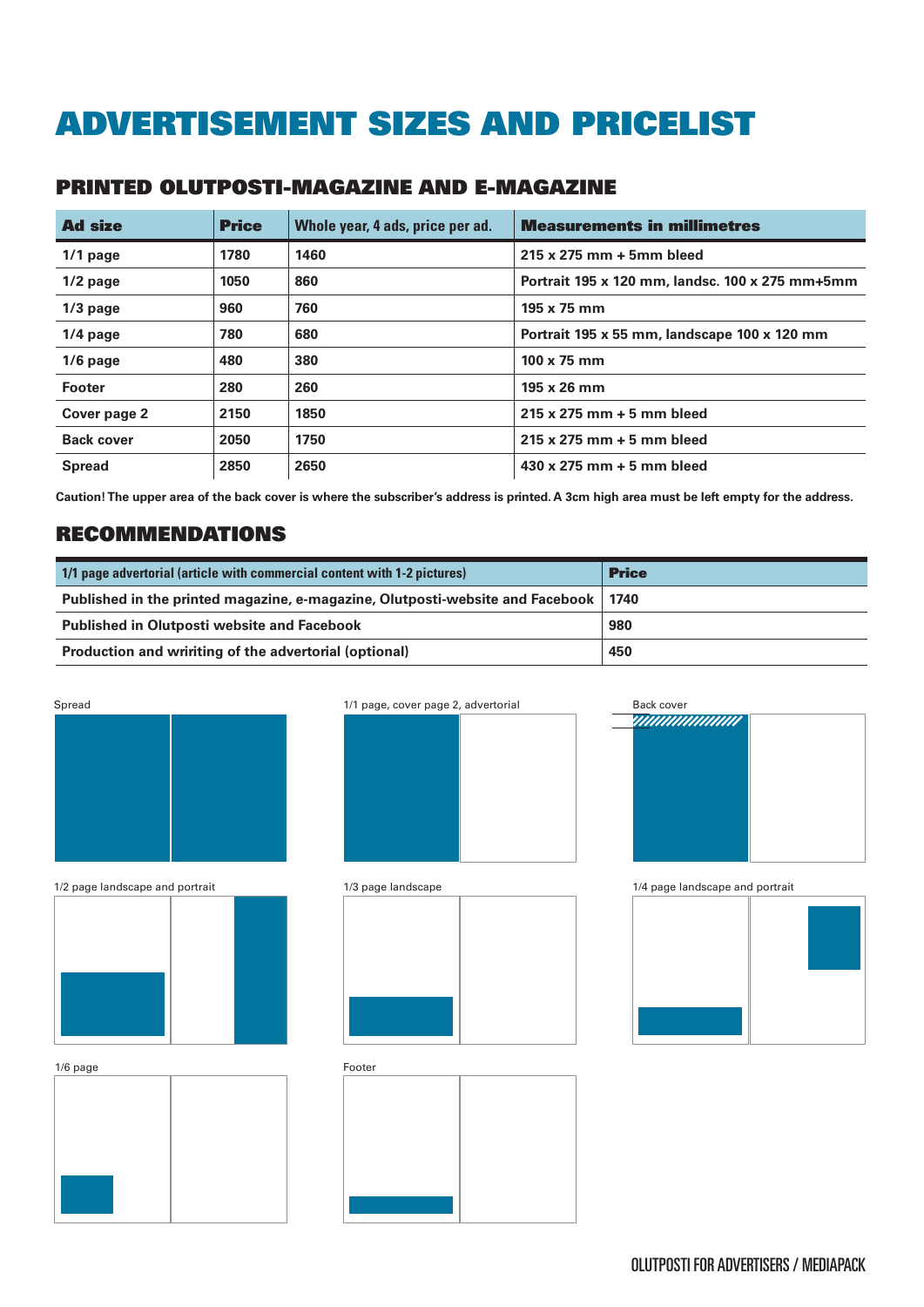# EFFECTIVE LOW-PRICE MULTIMEDIACAMPAIGNS

| Set 1                             | <b>Price</b> |                                 |
|-----------------------------------|--------------|---------------------------------|
| Printed and e-magazine 1/1 page   | 1780         |                                 |
| Web banner 1 month                | 850          |                                 |
| <b>Facebook top banner 1 week</b> | 400          | <b>Additional week 350/week</b> |
| <b>Posting on Facebook</b>        | 50           | <b>Additional posts 40/post</b> |
| Recommended price                 | 3080         |                                 |
| <b>Set price</b>                  | 2450         |                                 |

| Set 2                             | <b>Price</b> |                                 |
|-----------------------------------|--------------|---------------------------------|
| Printed and e-magazine 1/2 page   | 1050         |                                 |
| Web banner 1 month                | 850          |                                 |
| <b>Facebook top banner 1 week</b> | 400          | <b>Additional week 350/week</b> |
| <b>Posting on Facebook</b>        | 50           | <b>Additional posts 40/post</b> |
| Recommended price                 | 2350         |                                 |
| <b>Set price</b>                  | 1950         |                                 |

| <b>Set</b>                        | <b>Price</b> |                                 |
|-----------------------------------|--------------|---------------------------------|
| Printed and e-magazine 1/3 page   | 960          |                                 |
| Web banner 1 month                | 850          |                                 |
| <b>Facebook top banner 1 week</b> | 400          | <b>Additional week 350/week</b> |
| <b>Posting on Facebook</b>        | 50           | <b>Additional posts 40/post</b> |
| Recommended price                 | 2260         |                                 |
| <b>Set price</b>                  | 1820         |                                 |

| Set 4                             | <b>Price</b> |                                 |
|-----------------------------------|--------------|---------------------------------|
| Printed and e-magazine 1/4 page   | 780          |                                 |
| Web banner 1 month                | 850          |                                 |
| <b>Facebook top banner 1 week</b> | 400          | <b>Additional week 350/week</b> |
| <b>Posting on Facebook</b>        | 50           | <b>Additional posts 40/post</b> |
| Recommended price                 | 2080         |                                 |
| <b>Set price</b>                  | 1620         |                                 |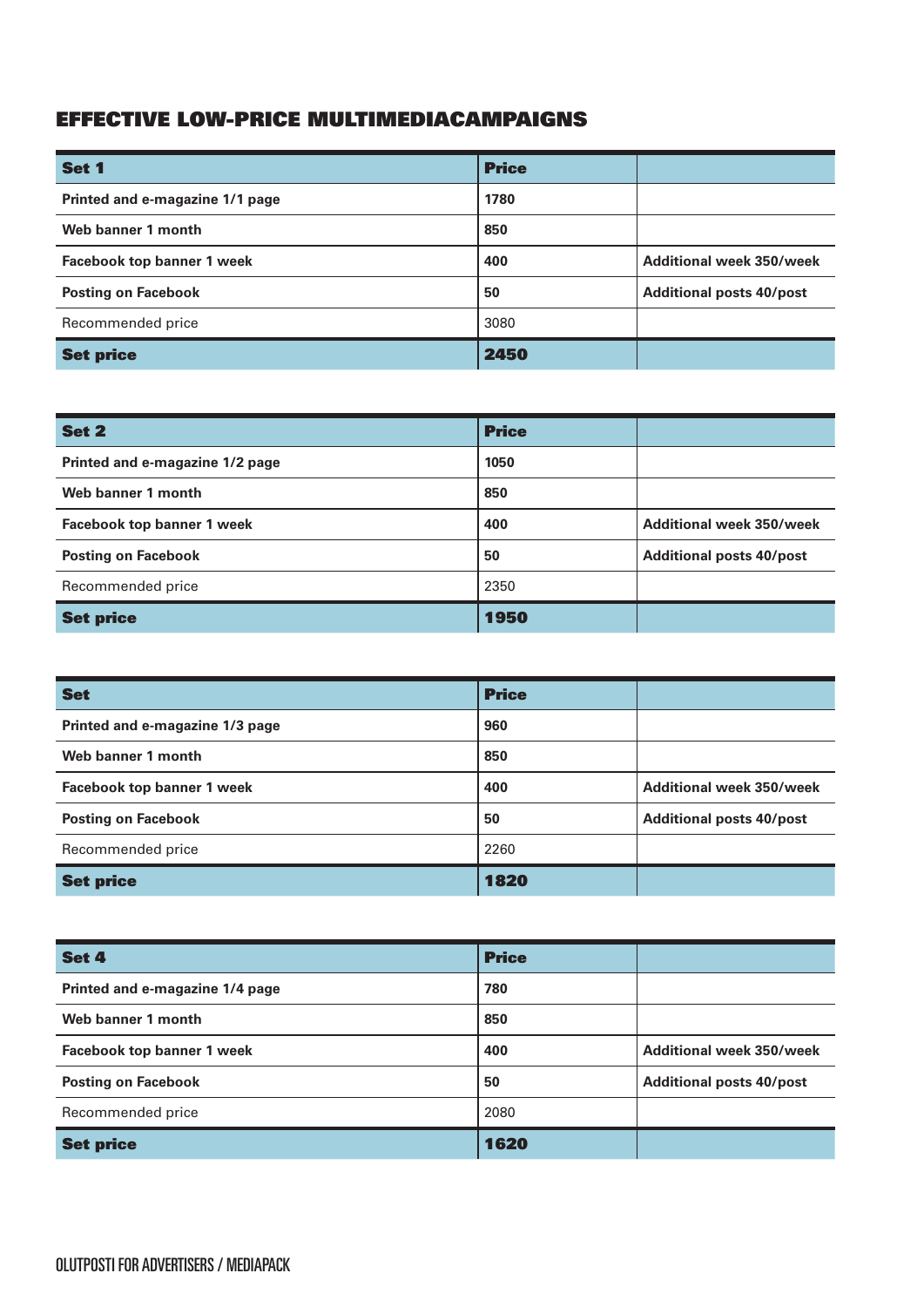# E-MEDIA SETS

| <b>Basic</b>                      | <b>Price</b> |                                 |
|-----------------------------------|--------------|---------------------------------|
| Web banner 1 month                | 850          |                                 |
| <b>Facebook top banner 1 week</b> | 400          | <b>Additional week 350/week</b> |
| <b>Posting on Facebook</b>        | 50           | <b>Additional posts 40/post</b> |
| Recommended price                 | 1300         |                                 |
| <b>Set price</b>                  | 1190         |                                 |

#### Optional advertising in Olutposti and Pienpanimot Facebook-groups

| <b>Facebook top banner 1 week</b> | 400 / channel | Additional week 350/week |
|-----------------------------------|---------------|--------------------------|
| <b>Posting on Facebook</b>        | 50 / channel  | Additional posts 40/post |

### BANNERS

| <b>Banner type</b>       | <b>Size Desktop/Mobile</b> | <b>Price 1 week</b>  | <b>Price 2 week</b>  | <b>Price 3 week</b>  | <b>Price 4 week</b> | <b>File</b>               |
|--------------------------|----------------------------|----------------------|----------------------|----------------------|---------------------|---------------------------|
| Leaderboard              | 2256x420 px / 1700x560 px  | 280                  | 520                  | 740                  | 990                 | PNG, JPG, GIF, MP4        |
| Vertical rectangle side  | 600x1200 px / 600x1200 px  | 220                  | 390                  | 580                  | 740                 | PNG, JPG, GIF, MP4        |
| <b>Bottom of article</b> | 600x700 px / 600x700 px    | 280                  | 520                  | 720                  | 920                 | PNG, JPG, GIF, MP4        |
| <b>Banner type</b>       | <b>Size Desktop/Mobile</b> | <b>Price 1 month</b> | <b>Price 3 month</b> | <b>Price 6 month</b> | <b>Price 1 year</b> | <b>File</b>               |
| <b>Between segments</b>  | 600x500 px / 600x500 px    | 280                  | 760                  | 1480                 | 2700                | <b>PNG. JPG. GIF. MP4</b> |

**Max file size for banners 1Mb.**

Leaderboard / top Banner



#### Side banners vertical or vertical rectangle



Small banners between content segments.



End of article banners (throughout the content).



#### DISCOUNTS

**e-campaigns more than 2 months -5%**

**e-campaigns more than 3 months -10%**

**e-campaigns more than 4 months -15%**

**e-campaigns full year -25%**

**Banner content can be changed monthly.**

**All campaigns can be tailored to fit your needs.**

VAT 24% will be added to price.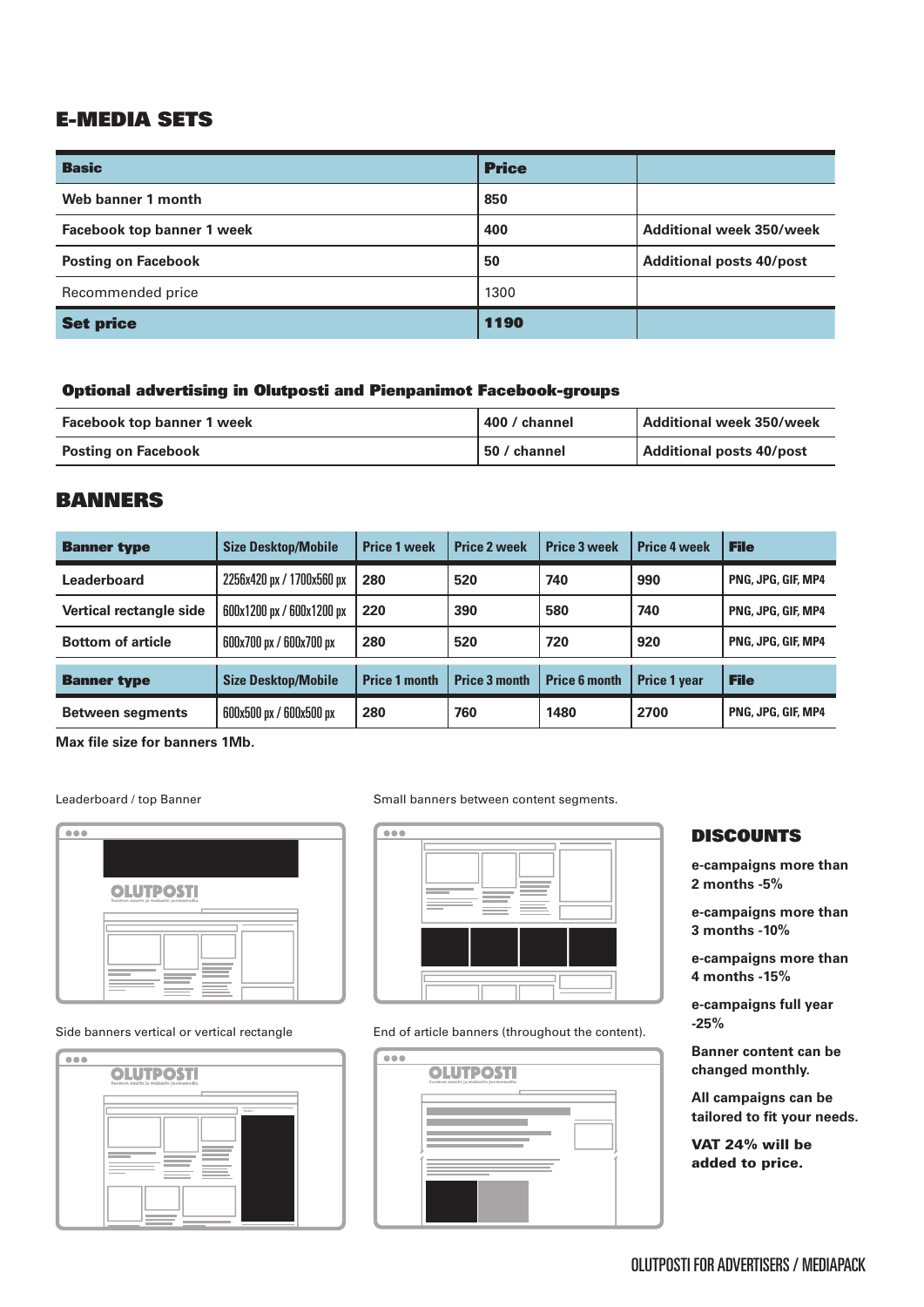# OLUTPOSTI PUBLISHING SCHEDULE

| <b>Issue</b> | <b>Ad reservations</b> | <b>Material deadline</b> | <b>Issue release</b> |
|--------------|------------------------|--------------------------|----------------------|
| 1/2019       | Friday 1.2.            | Wednesday 6.2.           | Thursday 21.2.       |
| 2/2019       | Friday 10.5.           | <b>Friday 17.5.</b>      | Thursday 6.6.        |
| 3/2019       | Thursday 22.8.         | Thursday 29.8.           | Thursday 12.9.       |
| 4/2019       | Tuesday 29.10.         | Monday 4.11.             | Wednesday 20.11.     |

**Please follow the schedule.**

# DELIVERING THE MATERIAL AND MATERIAL REQUIREMENTS

#### All materials delivered in digital form to ilmoitusaineistot@olutposti.fi

# PRINT READY MATERIALS

**We accept PDF, high resolution JPG and TIF-formats in**

**-CMYK-colors -JPG and TIF minimum 300dpi -Check if 5 mm bleeds required**

# DELIVERING ADVERTISEMENT MATERIALS

**We can produce material if needed. Ask for an offer.**

**-picture files minimum 300dpi RGB-colours -Logo/vignette or other graphic should be saved as a vector image (Illustrator or EPS-file) -Texts should be separate in Word, RTF or other common textfile format.**

**If size of the file exceeds 20MB, the materials can be sent via WeTransfer or other file sharing service to ilmoitusaineistot@olutposti.fi.**

# SCHEDULES WITH WEB BANNERS

**Include information of campaign schedules and URL-address the banner will be linked to.**

# ADDITIONAL INFO

**Mikko Hentunen +358 50 9100 655, mikko@olutposti.fi**